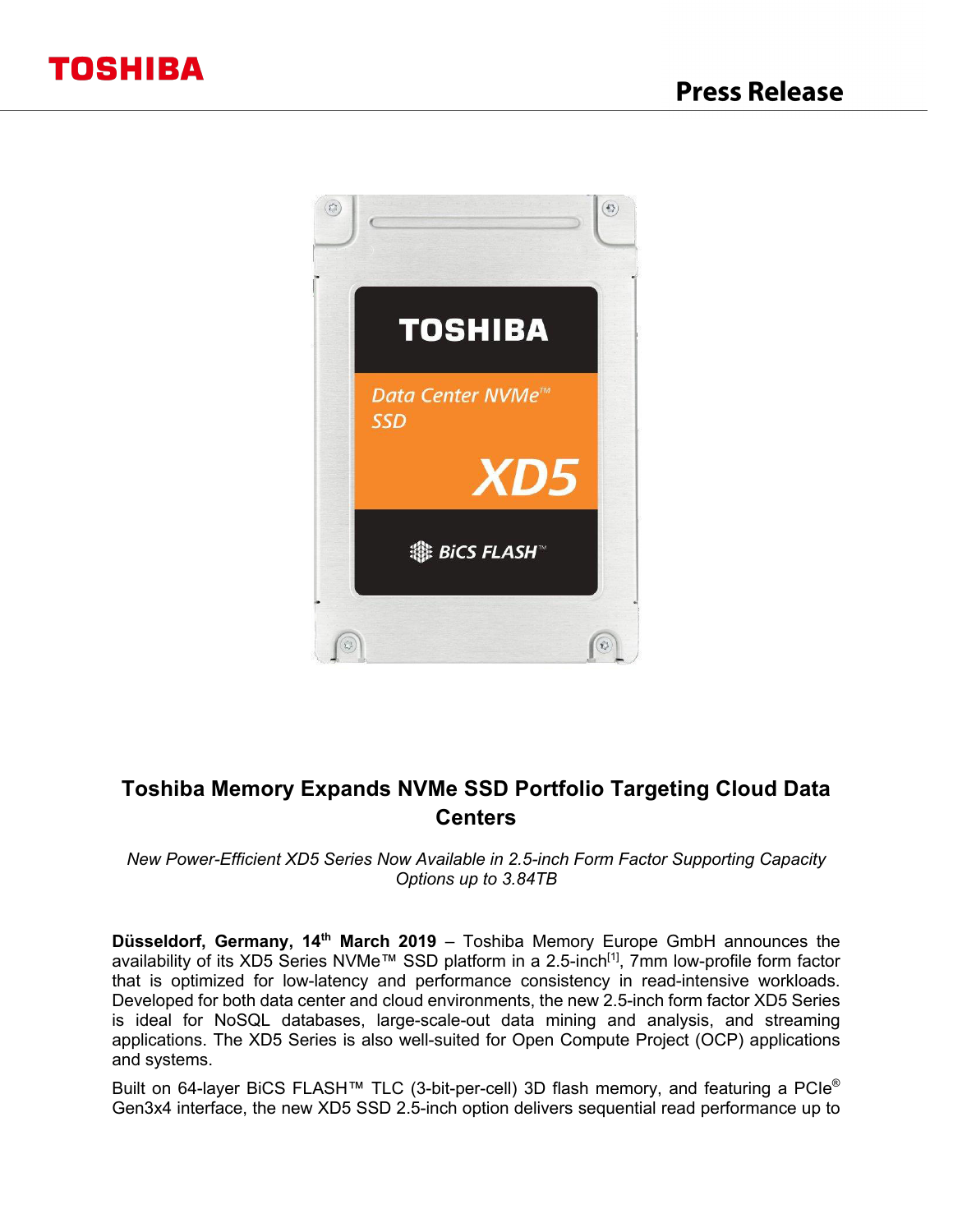2,700 megabytes per second (MB/s) and sequential write performance up to 895MB/s with low active power consumption of 7 watts<sup>[2]</sup>. At one drive write per day<sup>[3]</sup> (DWPD), the XD5 Series can write nearly 4 terabytes (TB) of random data daily for five years at a consistent performance rate. Random read/write performance is specified at 250,000/21,000 Input/Output Operations per Second<sup>[2]</sup> (IOPS) respectively, making the XD5 Series a predictable and reliable solution for readintensive or heavy transactional workloads.

The XD5 2.5-inch Series expands Toshiba Memory's broad data center SSD portfolio and complements the previously released M.2 22110 form factor which supports 1,920 gigabyte (GB) and 3,840GB capacities<sup>[4]</sup>. The flash memory and controllers leveraged within the XD5 Series offer high reliability, data protection, end-to-end error detection and power-loss protection, and the product is backed by a five-year limited warranty.

"Expanding our already broad NVMe portfolio with the new XD5 shows Toshiba Memory's commitment enabling cloud data centers with a wide variety of solutions for every need including high reliability, low-power solutions and consistent application performance," explains Paul Rowan, Vice President SSD Business Unit, Toshiba Memory Europe GmbH.

Toshiba Memory's PCIe NVMe SSDs are designed for multiple enterprise and data center workload profiles and include the XD5 Series, the CD5 Series and the CM5 Series, which help customers address their demanding data environments and realize the most value from their flash storage. The key specifications for this portfolio include the following:

Toshiba Memory continues to lead the industry with flash innovations for the evolving data center landscape and is committed to long-term customer relationships. With significant investments in memory, SSD development and fab capacity, customers can depend on Toshiba Memory for leading-edge flash storage technologies.

The company will showcase its new XD5 2.5-inch SSDs, as well as its complete lineup of data center SSDs, at the upcoming OCP Global Summit, Booth #A1 in the San Jose Convention Center from March 14 – 15, 2019. XD5 2.5-inch drives are sampling to select customers and scheduled for availability in Q2 2019.

For more information about datacenter SSDs from Toshiba Memory, please visit https://business.toshiba-memory.com/en-emea/product/storage-products/data-center-ssd.html.

## **Notes:**

NVMe is a trademark of NVM Express, Inc. PCIe is a registered trademark of PCI-SIG. All other trademarks or registered trademarks are the property of their respective companies.

 $<sup>[1]</sup>$  2.5-inch is the form factor of HDDs and SSDs and does not indicate the drive's physical size.</sup>

 $[2]$  Read and write speed may vary depending on the host devices, read and write conditions, and file size.

<sup>[3]</sup> One full Drive Write per Day (DWPD) means that the drive can be written and re-written to full capacity once a day, every day, for five years (or the stated product warranty period). Actual results may vary due to system configuration, usage and other factors.

[4] Definition of capacity: Toshiba Memory Corporation defines a megabyte (MB) as 1,000,000 bytes, a gigabyte (GB) as 1,000,000,000 bytes and a terabyte (TB) as 1,000,000,000,000 bytes. A computer operating system, however, reports storage capacity using powers of 2 for the definition of  $1GB = 2^{30}$  bytes = 1,073,741,824 bytes, 1TB =  $2^{40}$  bytes = 1,099,511,627,776 bytes and therefore shows less storage capacity. Available storage capacity (including examples of various media files) will vary based on file size, formatting, settings, software and operating system, and/or preinstalled software applications, or media content. Actual formatted capacity may vary.